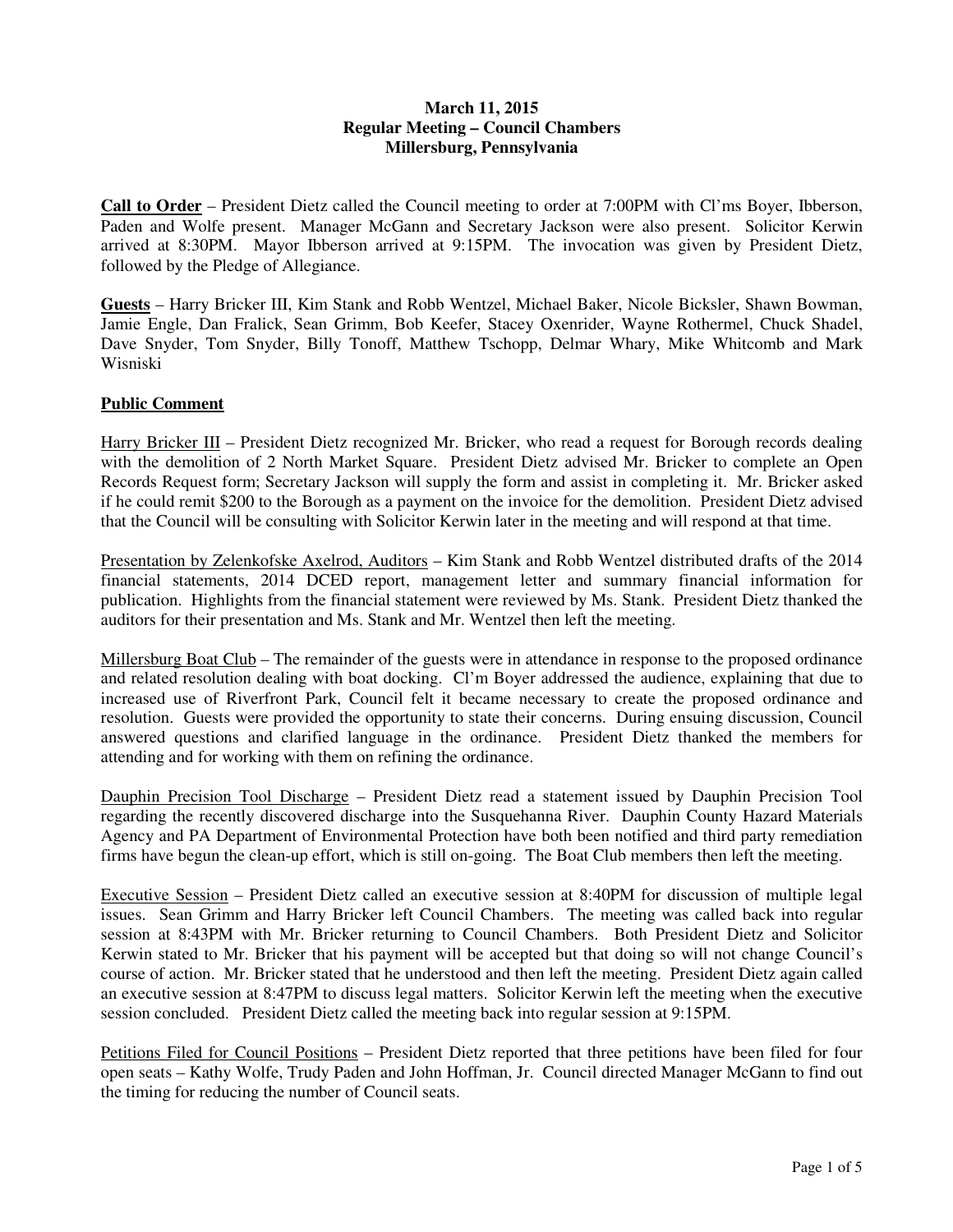**Approval of Minutes** – Motion by Cl'm Wolfe, seconded by Cl'm Paden to approve the minutes from the February 11 and 25, 2015 meetings as presented. Motion carried.

**Financial Reports** – Reports on file. Motion by Cl'm Wolfe, seconded by Cl'm Ibberson to approve the Financial Report as presented. Motion carried. Motion by Cl'm Wolfe, seconded by Cl'm Paden to approve the Check Detail Report as presented. Motion carried with yes votes from Cl'ms Boyer, Dietz, Ibberson, Paden and Wolfe.

# **Committee Reports**

### **Employee Relations**

Part-Time Hire – Motion by Cl'm Wolfe, seconded by Cl'm Paden to authorize Manager McGann to hire Paul Martz, Jr. from April 1 through approximately October 31, 2015 at \$8.25 per hour; hours capped at 200. Motion carried with yes votes from Cl'ms Boyer, Dietz, Ibberson, Paden and Wolfe.

Part-Time Parking Meter Enforcement – Mayor Ibberson requested that Council hire Hayden Smith for evening and Saturday patrols. The matter was tabled and referred to the Employee Relations Committee for review.

### **Finance and Risk Management**

2014 Financial Statements – Motion by Cl'm Wolfe, seconded by Cl'm Boyer to accept the 2014 financial statements as prepared by Zelenkofske Axelrod. Motion carried. Motion by Cl'm Ibberson, seconded by Cl'm Paden to advertise the funds balance summary as required, one time in the Upper Dauphin Sentinel. Motion carried with yes votes from Cl'ms Boyer, Dietz, Ibberson, Paden and Wolfe.

### **Parks and Recreation**

Borough Ordinance No. 2-15 Boat Docking and Borough Resolution No. 15-01 Boat Docking Regulations – Both will be held for further review.

UrXscape Quote for Flowers – Council reviewed a quote for plantings, mulching and maintenance at the "Welcome to Millersburg" sign. Motion by Cl'm Paden, seconded by Cl'm Boyer to approve the quote at \$684.50, to be paid using \$500 from the Capital Improvement budget and \$184.50 from the General Fund park construction line item (454.211). Motion carried with yes votes from Cl'ms Boyer, Dietz, Ibberson, Paden and Wolfe.

Event Agreement – Concert & Fireworks Display – The Millersburg Fire Company requests the use of Riverfront and MYO Parks for a concert and fireworks display on July 2, 2015 from 4:00 to 11:00PM. The rain date would be July 17, 2015.

Facility Use Agreement – Millersburg Little League – The organizations requests the use of the Seal Park baseball field for games and practices from March 1 through October 31, 2015.

Facility Use Agreement – Millersburg High School Baseball – The organization requests the use of the MYO baseball field for practices and games from March 12 through May 29, 2015.

Facility Use Agreement – Millersburg Teener Baseball – The organizations requests the use of the MYO Park baseball field from April 1 through July 31, 2015.

Special requirements apply to all of the above. Certificates of insurance and team rosters (where applicable) are also required. Motion by Cl'm Paden, seconded by Cl'm Boyer to approve the event agreement for the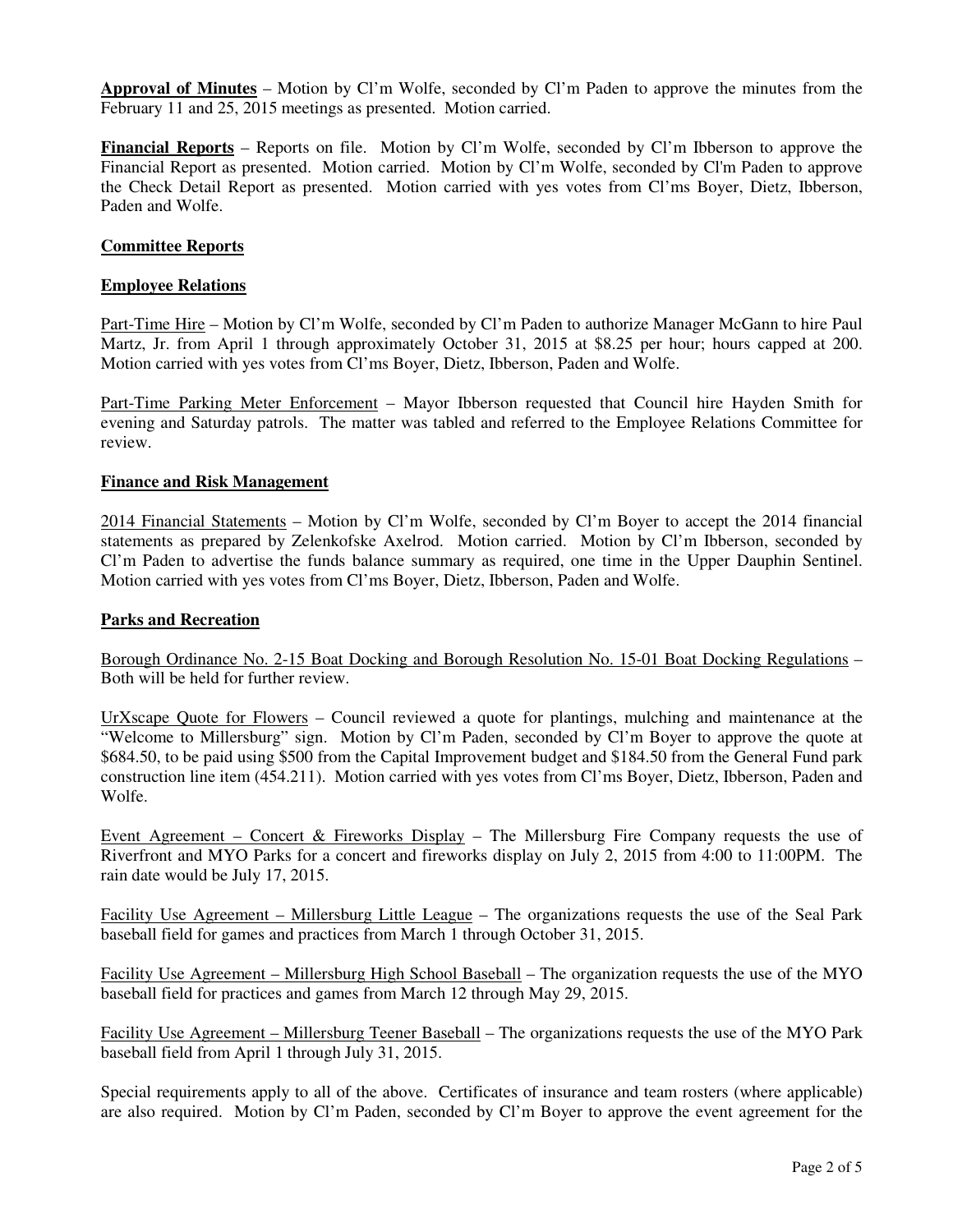Fireworks and the facility use agreements for the Millersburg Little League, Millersburg High School Baseball and Millersburg Teener Baseball and to waive all user fees. Motion carried.

Millersburg Ferry Boat Association BL Companies Invoice – Motion by Cl'm Wolfe, seconded by Cl'm Paden to approve forwarding the invoice for \$222.50 to Dauphin County for payment. Motion carried.

# **Property**

Bolig's Propane Coil Repair – One of the overhead heaters in the garage needs replaced. Bolig's quote for \$2,830 was reviewed. Motion by Cl'm Wolfe, seconded by Cl'm Ibberson to approve Bolig's quote for \$2,830 and to set up a new QuickBooks account line item in the General Fund budget. Motion carried with yes votes from Cl'ms Boyer, Dietz, Ibberson, Paden and Wolfe.

101 West Street Brick Repointing – The matter was tabled.

Spring Clean-Up – Heim's Disposal Services provided a quote for three 40-yard roll-offs at \$225 each, plus \$73.90 per ton for disposal. Motion by Cl'm Wolfe, seconded by Cl'm Paden to approve Heim's quote. Motion carried with yes votes from Cl'ms Boyer, Dietz, Ibberson, Paden and Wolfe. Motion by Cl'm Wolfe, seconded by Cl'm Ibberson to advertise that Clean-Up Day will be April 11 from 7:00AM to 3:00PM. Tires will be accepted. Fees are to match Upper Paxton Township's fees. Motion carried. Council directed Manager McGann to submit a press release to the Upper Dauphin Sentinel and to put the information on the Borough's website.

**Public Safety** – Chairman Ibberson had nothing to report.

### **Streets**

Street Inspection – Manager McGann reported that the Borough's engineer will be coming on March 24 to conduct a street inspection. The findings will be reported to Council at the Committee meetings on March 25.

Street Sweeper Rental – Manager McGann reported that he received a quote from Golden Equipment to rent a street sweeper for one week, for \$2,700. Motion by Cl'm Paden, seconded by Cl'm Ibberson to rent the street sweeper from Golden Equipment for one week for \$2,700. Motion carried with yes votes from Cl'ms Boyer, Dietz, Ibberson, Paden and Wolfe. The rental will be scheduled for the week of April 6. Additionally, Manager McGann received a quote from Heim's Disposal for \$692.30 to rent a dumpster to collect the street sweeper debris. Motion by Cl'm Wolfe, seconded by Cl'm Paden to approve the quote. Motion carried with yes votes from Cl'ms Boyer, Dietz, Ibberson, Paden and Wolfe.

Event Agreement MAWT Cherry Blossom Festival – MAWT has requested the use of Market Square and various streets on May 2, 2015 from 6:00AM to 4:00PM to hold the annual Cherry Blossom Festival. Their certificate of insurance is required and other special requirements apply. Motion by Cl'm Wolfe, seconded by Cl'm Paden to approve the agreement. Motion carried.

#### **Economic Development**

Shop Small – Chairman Dietz reported that merchants will be putting swag bags together to promote local businesses for distribution at the Cherry Blossom Festival. The merchants are also in the process of planning Summertime Second Saturdays.

**Mayor's Report** – Mayor Ibberson reported that part-time police officer Tyler Zehring will be starting this weekend and the second part-time officer, Juan Castro, Jr. will be coming next Tuesday. Mayor Ibberson then left the meeting.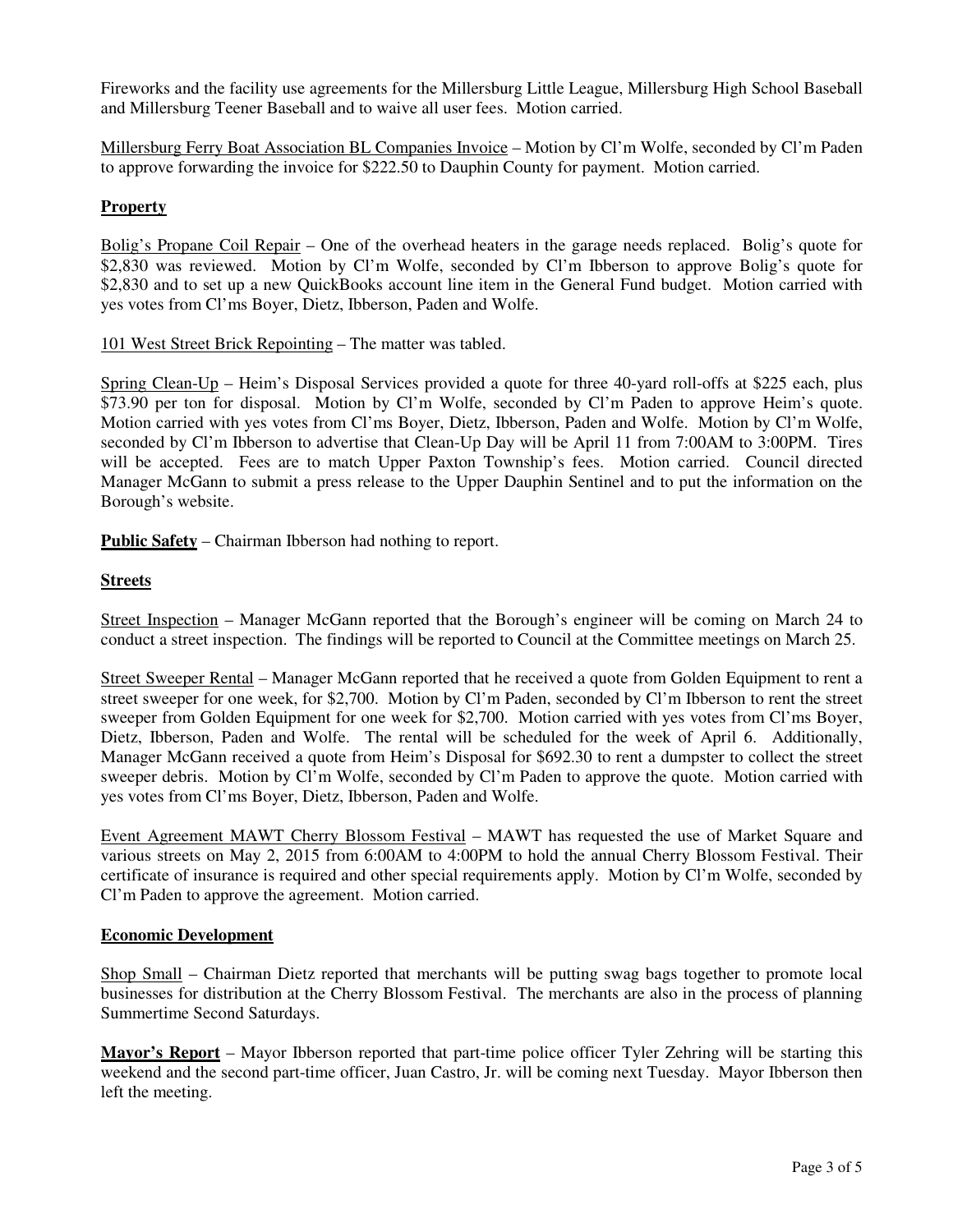# **Unfinished Business**

Borough Ordinance No. 3-15 – PMHIC – This ordinance provides for the Borough to join the Pennsylvania Municipal Health Insurance Cooperative. Motion by Cl'm Wolfe, seconded by Cl'm Ibberson to adopt Borough Ordinance No. 3-15. Motion carried.

Aegis Group/American Sentinel Blanket Accident Insurance – Council agreed to provide for 60 volunteers. Motion by Cl'm Wolfe, seconded by Cl'm Ibberson to approve the invoice for \$300. Motion carried with yes votes from Cl'ms Dietz, Ibberson, Paden and Wolfe (Cl'm Boyer had briefly stepped out of the room). President Dietz directed Secretary Jackson to invoice the Tour de Millersburg for \$50 towards the volunteer insurance (representing the amount in excess of the budgeted amount of \$250) as well as a Seal Park pavilion rental for August 8 for TDM registration.

### **New Business**

Dauphin County Tax Collection Committee Annual Invoice – Council reviewed the invoice for \$211.20 for our 2015 membership in the DCTCC. Motion by Cl'm Paden, seconded by Cl'm Ibberson to approve the invoice as presented. Motion carried with yes votes from Cl'ms Boyer, Dietz, Ibberson, Paden and Wolfe.

Rhoads & Sinon LLP Invoice for Police Contract Arbitration – Council reviewed the invoice for \$759.20 for police contract matters. Motion by Cl'm Wolfe, seconded by Cl'm Paden to approve the invoice as presented. Motion carried with yes votes from Cl'ms Boyer, Dietz, Ibberson, Paden and Wolfe.

Borough Management Caucus Membership Renewal – Jackson, McGann – Council reviewed the invoices for \$25.00 each for renewal of memberships for Secretary Jackson and Manager McGann. Motion by Cl'm Wolfe, seconded by Cl'm Paden to approve both invoices as presented. Motion carried with yes votes from Cl'ms Boyer, Dietz, Ibberson, Paden and Wolfe.

Borough Resolution No. 15-05 Honoring Superintendant Knorr – Manager McGann read the resolution. Motion by Cl'm Wolfe, seconded by Cl'm Paden to approve the resolution as prepared. Motion carried.

Brinjac Engineering Invoices – State Street Stormsewer Project – Council reviewed invoices for the Borough and Upper Paxton Township totaling \$24,210. Motion by Cl'm Ibberson, seconded by Cl'm Boyer to approve forwarding all four invoices totaling \$24,210 to Dauphin County for payment. Motion carried.

Millersburg School District Invoice for 2014-2015 Personal Tax Bills – Council reviewed the invoice from the School District for printing and mailing of the 2014 personal tax notices. Motion by Cl'm Paden, seconded by Cl'm Ibberson to approve paying the invoice for \$833.20 to the School District. Motion carried with yes votes from Cl'ms Boyer, Dietz, Ibberson, Paden and Wolfe.

**Communications** – All communications were made available to Cl'ms. There was nothing requiring Council action.

#### **Organization Reports**

Upper Dauphin COG – Cl'm Wolfe reported that Gerald Feaser, Dauphin County Elections Bureau, and Leah Pearlman-Storch, Tri-County Planning Commission, spoke at the February meeting.

Millersburg Planning Commission – Manager McGann reported that there was no interest in the vacancy. Council suggested he contact Andrew Banias to see if he is interested in serving.

Millersburg Area Pool Association – President Dietz referred Cl'ms to their meeting minutes.

Millersburg Fire Company – Cl'm Ibberson had nothing to report.